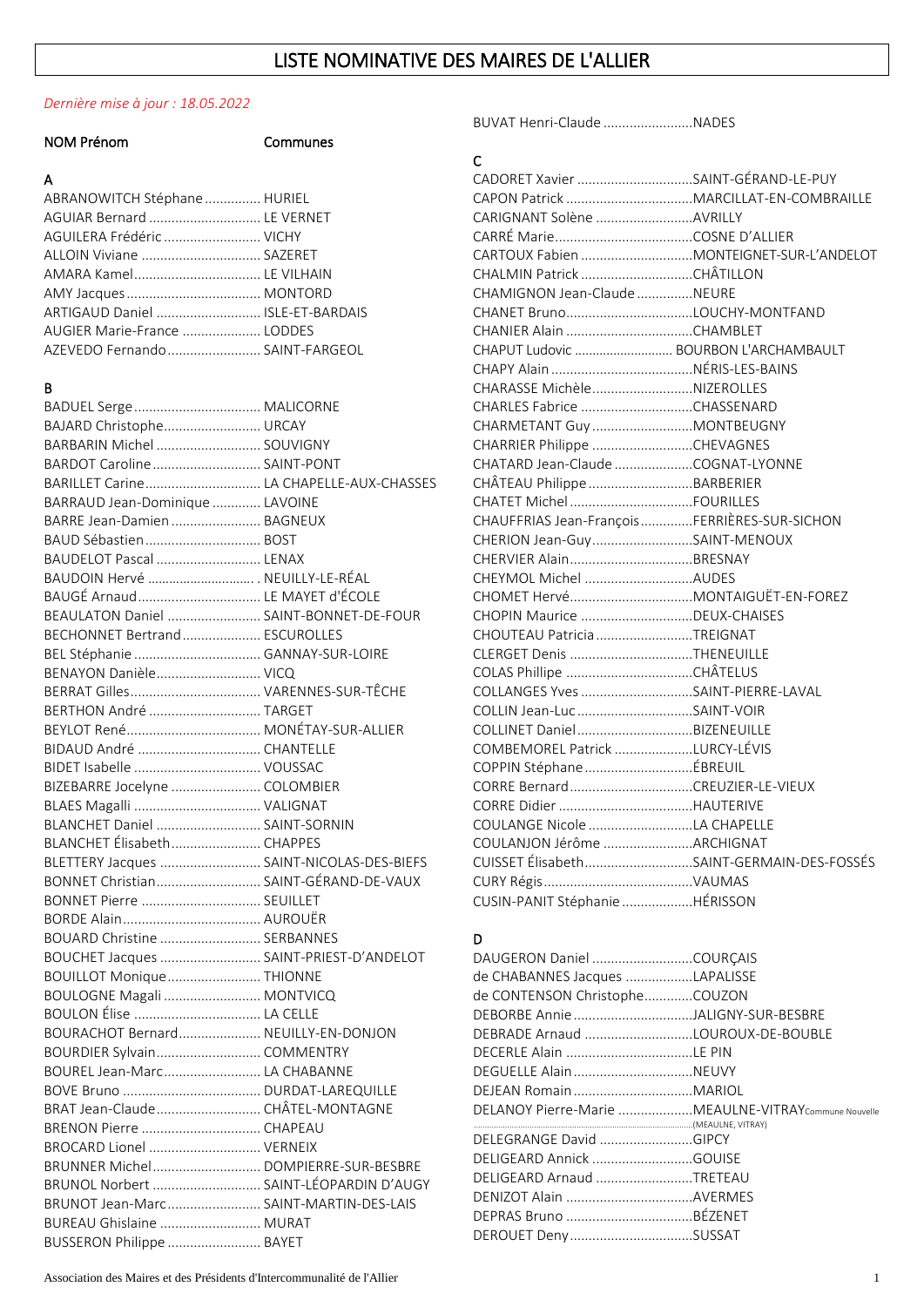| DESCHAMPS Martine  SAINT-DIDIER-LA-FORÊT |  |
|------------------------------------------|--|
| DESCHAMPS Maurice LALIZOLLE              |  |
| DESNAUDS Sylvette  LE MONTET             |  |

| DESFORGES-DÉSAMIN Dominique . VILLENEUVE-SUR-ALLIER |  |
|-----------------------------------------------------|--|
| DESSALE Marcelle VEAUCE                             |  |
| DEVERRIERE Stéphane  DENEUILLE-LES-MINES            |  |
| DEVOUCOUX Bernard  BROUT-VERNET                     |  |
| DOUSSET Brigitte CHAMBÉRAT                          |  |
| DUBREUIL Alain  LA CHAPELAUDE                       |  |
|                                                     |  |
| DUCHALET Jérôme  VAUX                               |  |
| DUMONT Alain  SAINT-RÉMY-EN-ROLLAT                  |  |
| DUMONT Christophe  MOLLES                           |  |
| DUMONT Jean-Marc  TRONGET                           |  |
| DUMONTET Bertrand SAINT-ÉLOY-D'ALLIER               |  |
| DUNEAUD Jean-Luc MESPLES                            |  |
|                                                     |  |

### F

| FAIVRE-DUBOZ Xavier  CHÉZY                 |  |
|--------------------------------------------|--|
| FENOUILLET Gérard SAUVAGNY                 |  |
| FERRAND Emmanuel SAINT-POURÇAIN-SUR-SIOULE |  |
| FERRANDON Jacques  CHÂTEL-DE-NEUVRE        |  |
| FERRIÈRE Gérard  VILLEFRANCHE D'ALLIER     |  |
| FLAMAND Denis LE VEURDRE                   |  |
|                                            |  |
| FOURNIER Jean-Pierre HYDS                  |  |
| FRANCHISSEUR Odile  SAINT-FÉLIX            |  |
|                                            |  |
|                                            |  |

## G

| GARSON Bernard REUGNY                        |  |
|----------------------------------------------|--|
| GAUD Bernard  SERVILLY                       |  |
| GÉRINIER Joële  TEILLET-ARGENTY              |  |
| GERMANANGUE Jean-Marc VENDAT                 |  |
| GILIBERT Jacques  CHARROUX                   |  |
| GIRAUD Alexandre LA GUILLERMIE               |  |
| GIRAUD Henri  SAINT-BONNET-DE-               |  |
|                                              |  |
| GLODT Christian  ÉCHASSIÈRES                 |  |
| GLOMOT Philippe  VILLEBRET                   |  |
|                                              |  |
| GOURDON Roselyne BOUCÉ                       |  |
| GRIFFET Jean-Michel COULANDON                |  |
|                                              |  |
| GUÉRIN Jean-Pierre SAINT-VICTOR              |  |
| GUILLEMINOT Françoise  SAINT-AUBIN-LE-MONIAL |  |
| GUILLEMINOT Rémy TREBAN                      |  |
| GUILLOT Thierry  ROCLES                      |  |
|                                              |  |
| GUITTARD Jean-Philippe  TAXAT-SENAT          |  |
|                                              |  |

## H

| HANGARD Didier  SAINT-PRIX     |  |
|--------------------------------|--|
| HAUCHART Nicole  BELLENAVES    |  |
| HENRY Josiane  CHIRAT-L'ÉGLISE |  |
| HERVIER François  PÉRIGNY      |  |
| HUMBERT Jean-François SAULZET  |  |
|                                |  |

## J

| JACQUARD Marie-ThérèseTRÉVOL       |  |
|------------------------------------|--|
| JALIGOT Maryline LOUROUX-DE-BEAUNE |  |
|                                    |  |
| JARDIN André LUSIGNY               |  |
| JARRAUD MagalieMAZIRAT             |  |
|                                    |  |
|                                    |  |
|                                    |  |
|                                    |  |

## K

| KEMIH MohammedVALLON-EN-SULLY |  |
|-------------------------------|--|
|                               |  |
| KUCHNA JosephSAINT-YORRE      |  |

# L

| LABOUESSE Albert-Paul SAINTE-THÉRENCE             |                                          |
|---------------------------------------------------|------------------------------------------|
| LABOUESSE Olivier SAINT-ANGEL                     |                                          |
| LACARIN Marie-Françoise CRESSANGES                |                                          |
|                                                   | LACROIX Guillaume MONTCOMBROUX-LES-MINES |
| LAFAYE Christian SAINT-LÉON                       |                                          |
| LALEVÉE Marie-Solange BRAIZE                      |                                          |
| LALOY Jean-Sébastien CUSSET                       |                                          |
| LAMOINE Jean-PaulARPHEUILLES-SAINT-PRIEST         |                                          |
| LAMOTTE Jean-MarieSAINT-MARTINIEN                 |                                          |
|                                                   |                                          |
| LAMY Raymond SAINT-SAUVIER                        |                                          |
| LAPLACE Thierry CREUZIER-LE-NEUF                  |                                          |
| LAPLANCHE Gérard FLEURIEL                         |                                          |
|                                                   |                                          |
| LAPRUGNE Jean-Michel HAUT BOCAGE Commune Nouvelle |                                          |
| LARAIZE Olivier LE BRETHON                        |                                          |
| LARDY Isabelle RONNET                             |                                          |
| LASSOT JérômeSAINT-DIDIER-EN-DONJON               |                                          |
| LAURENT Jean-Pierre SAINT-MARCEL-EN-MURAT         |                                          |
| LAUSTRIAT Jacqueline LUNEAU                       |                                          |
|                                                   |                                          |
| LE MOUCHEUX François VERNUSSE                     |                                          |
| LECLERC Christophe CHAZEMAIS                      |                                          |
|                                                   |                                          |
|                                                   |                                          |
|                                                   |                                          |
| LITAUDON Roger VARENNES-SUR-ALLIER                |                                          |
| LOGNON Alain BEAULON                              |                                          |
| LONGEOT Gérard SAINT-LOUP                         |                                          |
|                                                   |                                          |
|                                                   |                                          |

## M

| MAGNAUD ChristineBUSSET                  |  |
|------------------------------------------|--|
| MARCHAND DanielTHIEL-SUR-ACOLIN          |  |
|                                          |  |
| MARGELIDON Guillaume TOULON-SUR-ALLIER   |  |
| MARGELIDON-FOUQUET Marie-Josée.MONTOLDRE |  |
| MARIDET FabriceSAINT-POURÇAIN-SUR-BESBRE |  |
|                                          |  |
|                                          |  |
| MARQUANT Jean-LucSALIGNY-SUR-ROUDON      |  |
|                                          |  |
| MATHIEU-PORTEJOIE Claire JENZAT          |  |
|                                          |  |